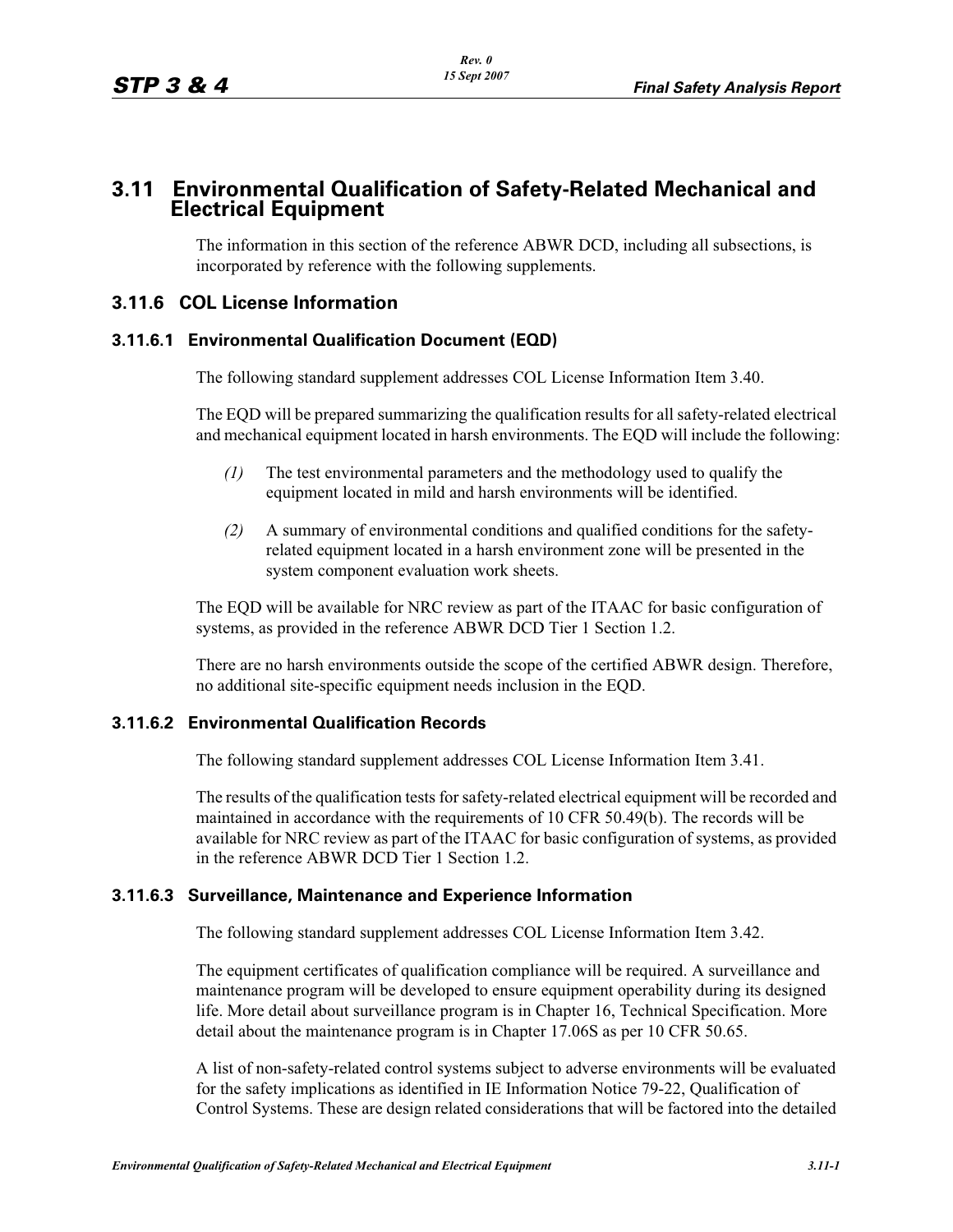design.The records of evaluation will be available for NRC review as part of the ITAAC for basic configuration of systems, as provided in the reference ABWR DCD Tier 1 Section 1.2.

Issues related to equipment wetting and flooding above the flood level as identified in IE Information Notice 89-63, Possible Submergence of Electrical Circuits Located Above the Flood Level Because of Water Intrusion and Lack of Drainage, are design related considerations that will be factored into the detailed design.The records of evaluation will be available for NRC review as part of the ITAAC for basic configuration of systems, as provided in the reference ABWR DCD Tier 1 Section 1.2.

### **3.11.6S Qualification of Mechanical Equipment**

To respond to RG 1.206 the following supplemental information is being provided. The process for determining the suitability of environmentally sensitive soft parts in mechanical equipment has been established for all commodities and sub-components of mechanical equipment that perform a safety-related function by adherence to the requirements of NEDE-24326-1-P "General Electric Environmental Qualification Program." This specification invokes the requirements of the applicable IEEE standards (e.g. 323 and 344), which will ensure that any elastomer, seal or lubricant used in mechanical equipment will be capable of performing the respective safety function under the environmental conditions to which it is subjected.

As stated in DCD Chapter 3.11.1, safety-related mechanical equipment are defined and specified in DCD Chapter 3.2. Specifically, for mechanical components, the requirements of DCD Chapter 3.9 ensure that any safety-related function is capable of being performed, including passive functions such as pressure boundary integrity. The documentation requirements of DCD Chapter 3.2.6 and 10CFR Appendix B ensure that the materials used will be capable of performing the safety-related functions defined for mechanical equipment and components. These requirements ensure that the constituent parts of a safety-related assembly or component is capable of performing its required function during normal, abnormal, test, design basis accident and post-accident environmental conditions.

### **3.11.7 Operational Information**

The following site-specific supplement provides an operational program description of the STP 3 & 4 Environmental Qualification (EQ) Program.

The EQ Program for STP 1 & 2 has been reviewed and approved by the NRC (NUREG-0781 Supplement 4) and has been fully implemented. The EQ Program for STP 3  $&$  4 will be consistent with the STP 1  $\&$  2 Program, taking into consideration the appropriate differences between the existing and new units. The EQ Program prescribes the methodology for performing activities required to establish, maintain, and document the environmental qualification of safety-related equipment as defined in Subsection 3.11.1.

The programs for preventive maintenance, surveillance, and periodic testing provide for replacement of parts and equipment prior to the end of qualified life. This ensures that all equipment covered by the EQ Program will be operable and qualified throughout the life of the plant.